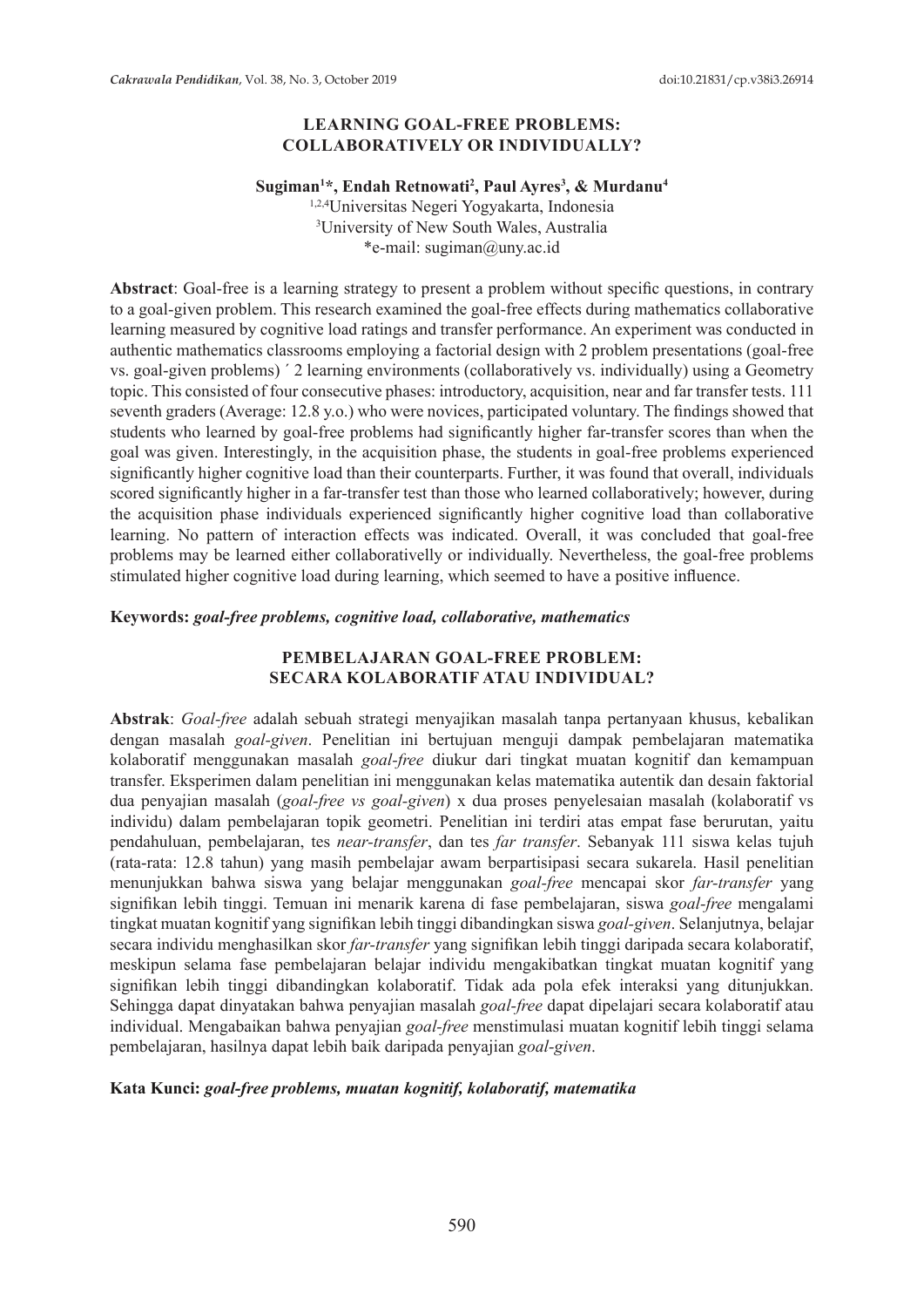### **INTRODUCTION**

Problem based learning (PBL) in mathematics is very popular, however little research is focused on how the problem is presented. In PBL, students are are expected to be able to construct new knowledge by solving the given problems (Kirschner, Sweller, & Clark, 2006) or by posing problems based on a given solution (Retnowati, Fathoni, & Chen, 2018). This might be done alone though it is more common that teachers allocate students into small groups to complete the problem solutions together. During this method of instruction, students receive minimum guidance from the teacher. This means that the teacher does not provide explicit information regarding the problem solving. However, research on effective and efficient problem solving design in accordance with students' thinking capacity is still very much needed because PBL research rarely focuses on the design of the problem solving itself.

It is fundamental for the teacher as a learning facilitator to design learning according to students' thinking capacity so that an effective and efficient learning process is realized. This is because learning is a series of activities that involve cognitive mental processes to select, process and organize information to construct it into structured knowledge (Mayer, 1999). This process involves cognitive structures that facilitate students to think in constructing knowledge. These cognitive structures have characteristics that need to be considered in designing learning (Sweller, 2004).

Sweller, Merrienboer, & Paas (1998; 2019); Paas, Renkl, & Sweller (2004), Sweller (2004); Sweller, Ayres, & Kalyuga (2011) describe Cognitive Load Theory as an instructional theory (learning) that is based on student thinking capacities and can be very useful in guiding learning and teaching. The theory states that the learning process is carried out most effectively in a state that is in harmony with our human cognitive architecture. Of great importance to the theory is that working memory, which has the role of facilitating students' thinking processes, has limited capacity and duration in receiving and processing complex or new information (Miller, 1956; Cowan, 2000). Especially for novice learners who do not have enough background knowledge to recognize and process new or complex information, the ability of their working memory to organize new knowledge is oftern inadequate.

Considering the limited capacity of working memory, students who learn new or complex material should be facilitated with a learning design that minimizes cognitive load in working memory. Cognitive load is considered to be the cognitive demands made on working memory when learning and/or solving problems. Sweller (2010) states that cognitive load memory can be caused by two sources, namely: (1) the complexity of the elements to be learnt (intrinsic cognitive load); (2) from the presentation of teaching materials (extraneous cognitive load). Both of these sources are accumulative in working memory.

Intrinsic cognitive load actually cannot be changed because it is related to the complexity of the interrelationship of elements in the learning material naturally (Sweller & Chandler, 1994). However, the material has high or low intrinsic cognitive load dependent upon the prior knowledge of the learner. For example, for grade three elementary school students, the fraction addition material has a high intrinsic cognitive load, but for students majoring in mathematics, this material has very low intrinsic cognitive load.

While extraneous cognitive load can be manipulated because it depends on how the material is presented, complex material when presented in complex problem solving will be difficult to learn by students and result in high extraneous cognitive load. If presented more simply, because there are worked examples or systematic guidance, complex material can be more easily learned because the extraneous cognitive load is low.

If the accumulation of intrinsic and extraneous cognitive load is minimized, then working memory will have the capacity for germane cognitive load, namely the capacity to understand the material, process it and construct new structured knowledge. Most problems provided to students have a fixed goal. For example in learning mathematics, problems often have a final goal: e.g. "find the value of x in an algebraic problem". The value of x in this case is referred to as the specified goal. According to Ayres & Sweller (1990), in solving such problems students often use a general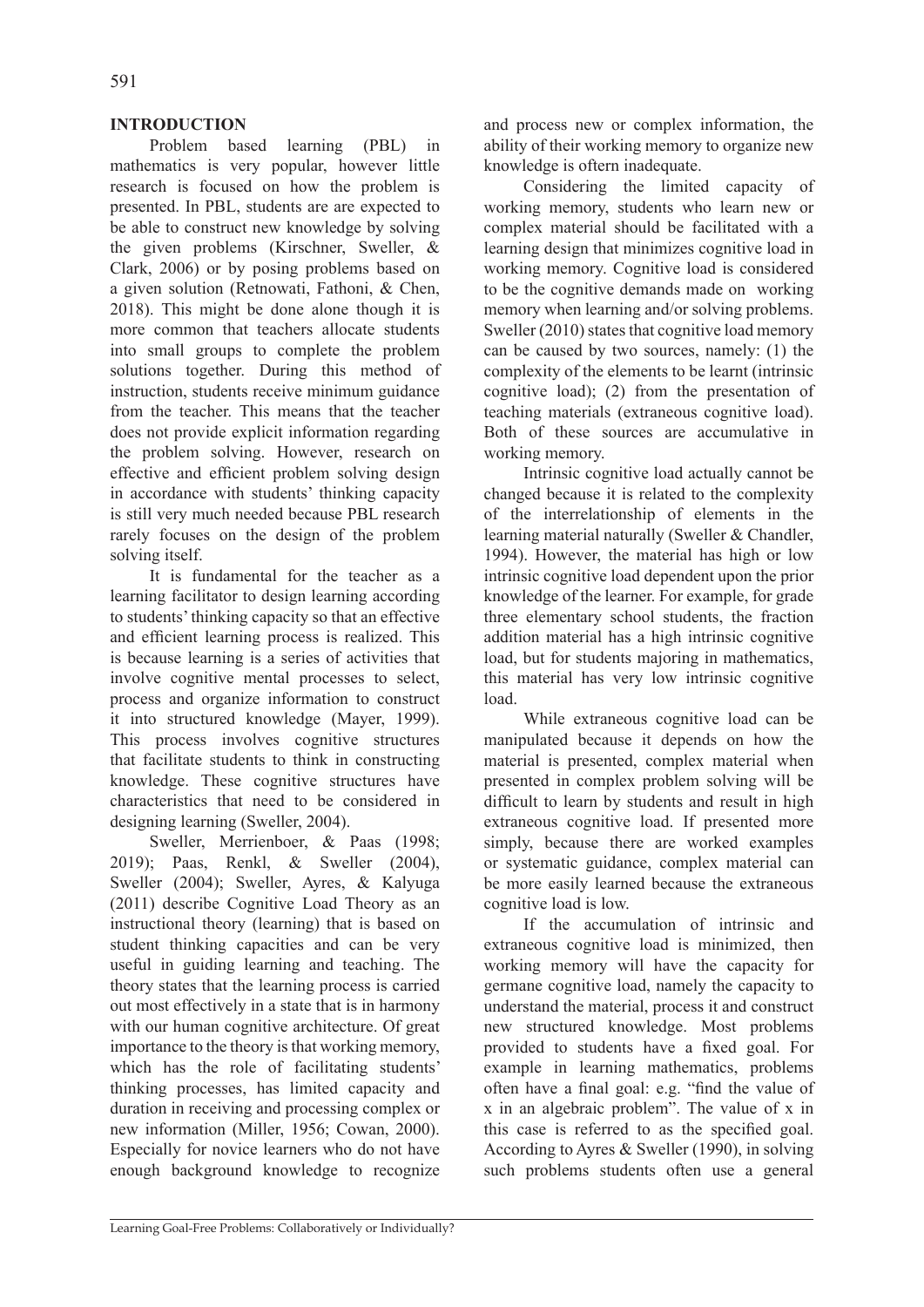problem-solver such as means-ends analysis and work backwards from the goal (see also Youssef-Shalala, Ayres, Schubert, & Sweller, 2014). For many students this creates a high cognitive load and reduces learning. Therefore, problem-solving strategies that use fixed goals can be ineffective because students do not build logical or rational arguments to solving the problems from the given source information. To counteract this situation, an effective learning strategy has been developed that removes the final goal. This strategy uses goal-free problems instead of goal-specific problems, and is known as the goal-free strategy (see Ayres, 1993). The present study uses goal-free problems as will be explained later.

Equally important, learning experiences need to consider the culture that develops in the student environment. Collaborative learning always needs to be developed because collaboration is one of the noble values of it's culture which is also a character of a nation. The ability to collaborate is also important and is developed through classroom learning, and has been considered as beneficial (Bhowmick, Chandra, Harper, , & Sweetin, 2015) and even needed to reach the student's zone of proximal development as suggested by the Vygootsky's theory (Daniels, 2001, Johnson & Johnsjon, 2002).Therefore, ongoing research into PBL and collaborative learning needs to continue, especially how problems are presented, which is the main aim of this study.

Although, many researchers argue that collaborative learning is superior to individual learning, some studies do not support this assumption (see Retnowati, Ayres, & Sweller, 2016; 2018). For example, Retnowati, Ayres, & Sweller (2016) found no significant difference between collaborative and individual learning when students used a PBL learning approach with specified goals. This study showed that when students have low initial knowledge (the material learned is new material), learning it through in collaboration did not result in higher transfer scores than individual learning. In other words, this type of PBL created more extraneous cognitive load than studying individually. In addition, in collaborative learning, students are asked to transact with other students (Hung, 2013). If each group member has a high extraneous cognitive load due to a given

problem solving, there will be an additional extraneous cognitive load caused by interacting with other students who are also experiencing high extraneous cognitive load.

As an alternative to a conventional problem-solving approach, Retnowati, et. al. (2016) tested the effectiveness of goal-specific PBL by learning through worked exampleproblem solving pairs). Students were provided worked examples to be studied first, so they build prior knowledge. Learning with a pair of worked examples and a similar problem to be solved has been found to be more effective than problem solving without given solutions, because worked examples can reduce extraneous cognitive load (see Cooper & Sweller, 1987). However, in collaborative settings compared to individual settings, there was no significant difference between a PBL approach and learning using working example-problem solving pairs (Retnowati, et. al., 2016). Arguably because worked examples are less able to encourage students (who have low initial knowledge) to interact in groups, although worked examples can function as initial knowledge to "borrow" students.

In the present study, problems were presented without a specific goal. It was predicted that a goal-free PBL approach would lower extraneous cognitive load because students would avoid unhelpful working-backwards strategies such as means-ends analysis. Also it was predicted that PBL would be more effective when applied in collaborative learning because goal-free problems would enable students to communicate with each other (transactions) about the various problem-solving strategies they use from the same sources of information, with more available working memory capacity. Hence learning would be enhanced using collaboration. The study tested these assumptions using transfer problems and cognitive load measures.

# **METHOD**

## **Study Format and Participants**

The current study used a 2 problem presentation strategy (goal-free vs. goal-given) by 2 learning environment (collaborative vs. individual) factorial design. This therefore led to four experimental groups: (1) goal-free problems studied collaboratively, (2) goal-free problems studied individually; (3) goal-given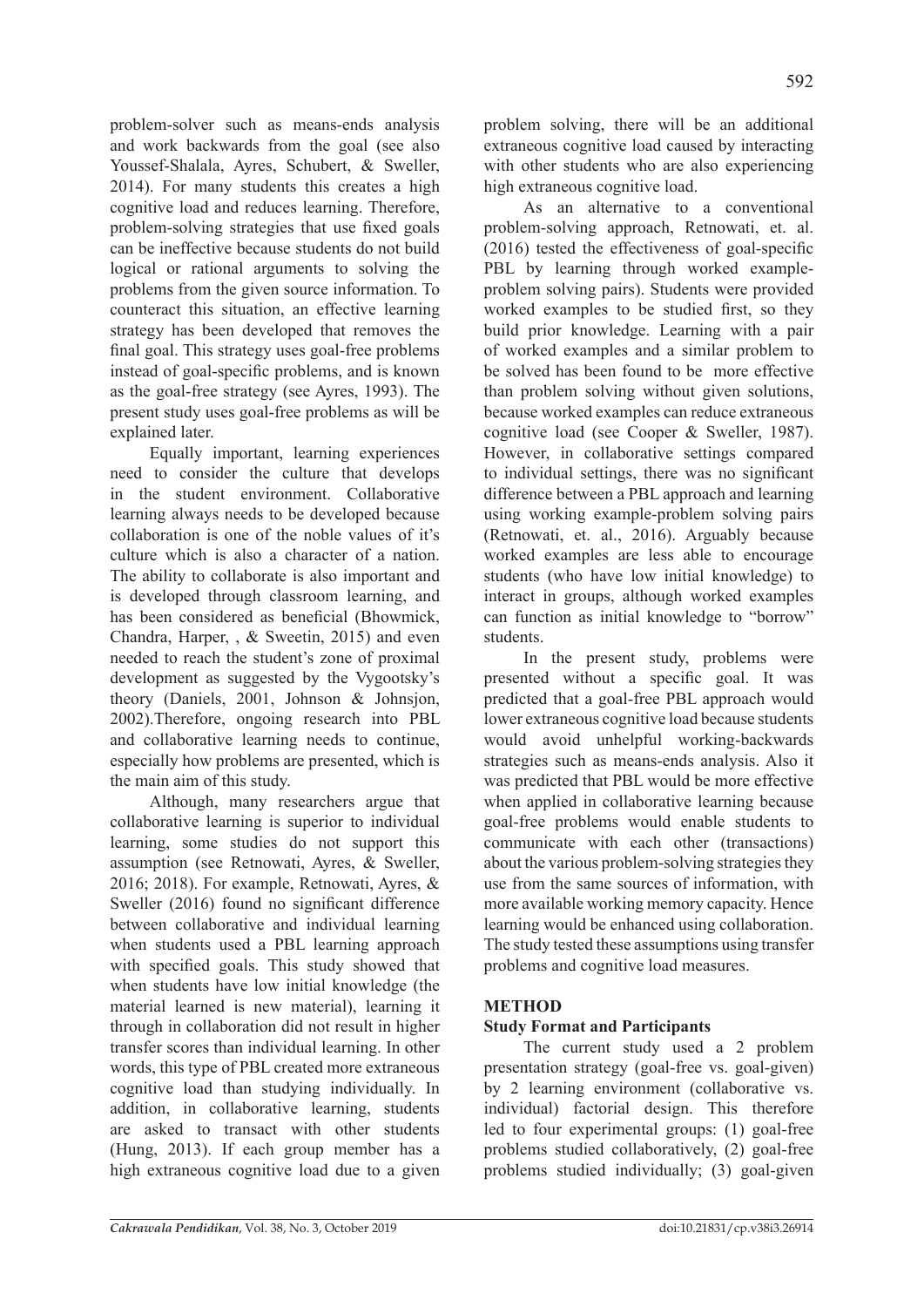problems studied collaboratively, and (4) goalgiven problems studied individually. A goalfree problem presentation means that the tobe-learned problem was presented without a specified goal, and therefore encourages students to work forward from the given information to the closest unknowns. On the other hand, goalgiven problem provides students with a specific goal to solve.

The participants of this study were year 7 students from two Indonesian Junior High Schools. Both schools followed the same national curriculum and instruction methods. Presumably the students had studied at a similar level of mathematics, with a similar study load, and the same learning strategies. It was stated in the Indonesian national curriculum and informed by the school that the students had used both individual, classical, and collaborative learning approaches in mathematics and other subjects. Collaborative learning in this study was similar to what they were used to; that is, it involved smallgroup discussions during the acquiring of the tobe-learned material. The to-be-learned material used in the experiment was in Geometry; namely angles that formed parallel lines and transversal lines, triangles and parallelograms, selected from the curriculum. The material, which the participants had not previously studied, was presented in a problem-solving format.

Two regular classrooms from each school participated voluntary. The original number of students in each class was 32 students, who were then divided at random into 4 collaborative learning groups consisting of 4 students; and 16 individual learners. Then again using random assignment half of the collaborative learning groups were given goal-free problems and the other half goal-specific problems. The same problem division was made for individual learners. Data from several students who did not complete all stages of the study were removed, thus the total number of the participants was 111 students (age average 12.8 years old; 52 boys and 72 girls), which may be grouped based on the first variable: 57 students in goal-free problems; 54 students in goal-given problems, and the second variable: 61 students in collaborative learning; 50 students in individual learning.

#### **Procedure**

The procedure was similar to the Retnowati, et. al. (2010) study where four phases were followed: *introductory, acquisition, retention* (*near transfer*) *test, and a far transfer test*. In the introductory phase, all students were given the same instruction to study the pre-requisite learning material of nine angle theorems (Table 1). To gain a better understanding of each theorem, the students were given a protractor to measure the angles and then state the relation of both angles to each other in order to gain a stronger visualisation of the theorem. A set of geometrical figures were provided for this phase, as well as a protractor and a pencil.. The angle formations were simple in structure and consistent with those used in textbooks. Time allocation for this phase was 40 minutes.

| <b>Table 1. The Nine to-be-learned Angle</b> |
|----------------------------------------------|
| <b>Theorems</b>                              |

| Theorem     | Name of theorem                                                        |
|-------------|------------------------------------------------------------------------|
| no.         |                                                                        |
| 1.          | Adjacent angles in a right angle sum<br>to $90^\circ$                  |
| 2.          | Adjacent angles in a straight line sum<br>to $180^\circ$               |
| 3.          | Vertically opposite angles made by<br>straight lines are equal         |
| $4_{\cdot}$ | Angles formed by lines running to the<br>same point sum to $360^\circ$ |
| 5.          | Corresponding angles made by parallel<br>lines are equal               |
| 6.          | Alternate angles made by parallel lines<br>are equal                   |
| 7.          | Co-interior angles between paralel lines<br>sum to $180^\circ$         |
| 8.          | The three angles in triangles sum to<br>$180^\circ$                    |
| 9.          | The four angles in a quadrilateral sum<br>to $360^\circ$               |
|             |                                                                        |

In the following acquisition phase, students were expected to learn the main material by solving problems that required the application of two or more of the angle theorems. The 10 problems with fairly complex configurationswere presented in a booklet with the instruction at the beginning of the page. Students in the goal-free condition were asked to "find as many unknown angles as possible", while those in the goalgiven condition were asked to "find the measure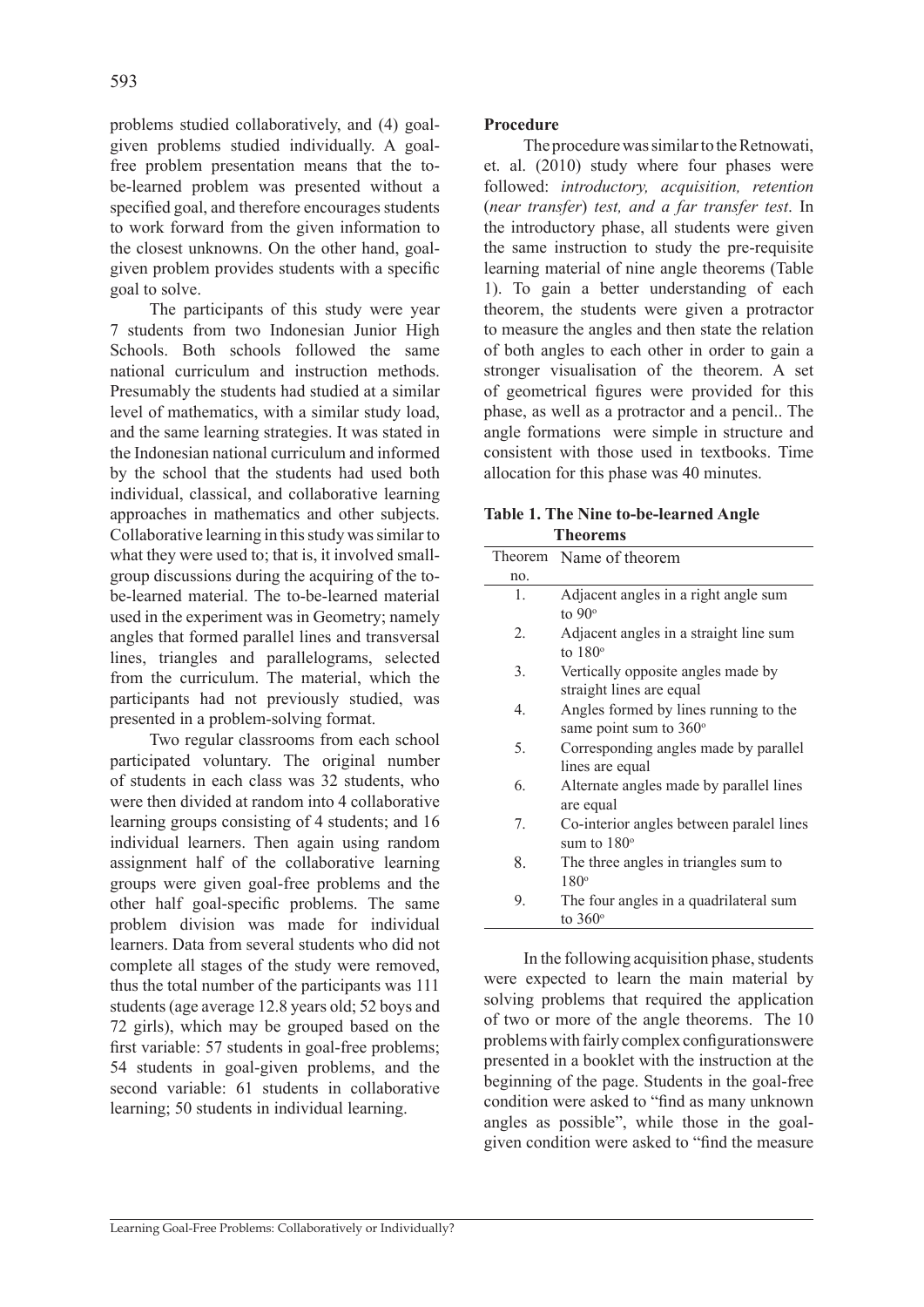of angle x". Alloted time was 40 minutes where students could write their answers in the figures. There was only one problem on each page of the booklet. Studnets could work at their pace.Tools such as protractor, ruler, or calculator were not permitted.

An example of the two types of strategies are shown in Figures 1a and 1b. For the goalfree problem (Figure 1a), the two given angles can be used in forward-moving steps to find the other nine unknown angles. In contrast for the goal-specific problem (Figure 1b) designated goal (angle x) dominates the solution strategy. Although, the shortest forward-working strategy to solve this problem is by applying theorem number 2, 5, and 8 in that order, students my try to work backwards from the goal creating more subgoals and raising cognitive load.



a. Goal-free problem



b. Goal given problem

### **Figure 1. An Example of the Problem Solving in the Acquisition Phase**

Students in the goal-given approach are asked to find the specified X angle size, while students in the goal-free approach are asked to complete all unknown angular measurements. Students write their answers directly on the page.

The cognitive load of students is measured by the rating-question given at the end of each learning phase. This instrument was developed using a nine point Likert scale (Van Gog & Paas, 2008) with a range of  $9 =$  very-very difficult and  $0 = \text{very-very easy}$ . The question for students in individual settings is "How easy or difficult are you in solving individual problem solving?" And collaborative "How easy or difficult are you in solving a given problem solving after collaborating?" This question is placed on the bottom page of each problem in the booklet. There were 10 questions in the acquisition phase, five in the near-transfer test and five in the far-transfer test. Score 1 was given to every correct angle size generated and score 0 for the incorrect. For the goal free problems in the acquisition phase, the maximum score is the number of unknown angles. For the goal given problem, the maximum score is the number of given x. Proportion between the correct and the maximum scores was calculated in each phase results for the analysis purpose.

The near transfer test has problems that have a similar structure to five of the problems randomly selected from the student worksheet in the acquisition phase. In this test, problems are goal specific and students are asked to determine find X. Problems in the far transfer test have a different structure to the near-transfer problems and have a differentcontext (unfamiliar, more difficult, more complex, need more than three theorems to solve) so different solution strategies are required even though the basic concepts are the same as to what has been experienced before. The material for the far-transfer test was developed by considering representations that had little in common with the material in the previous phase. In this test, students are also asked to find X. Figure 2 below is an example of a far-transfer test problem.



**Figure 2. Example of Far-transfer Test**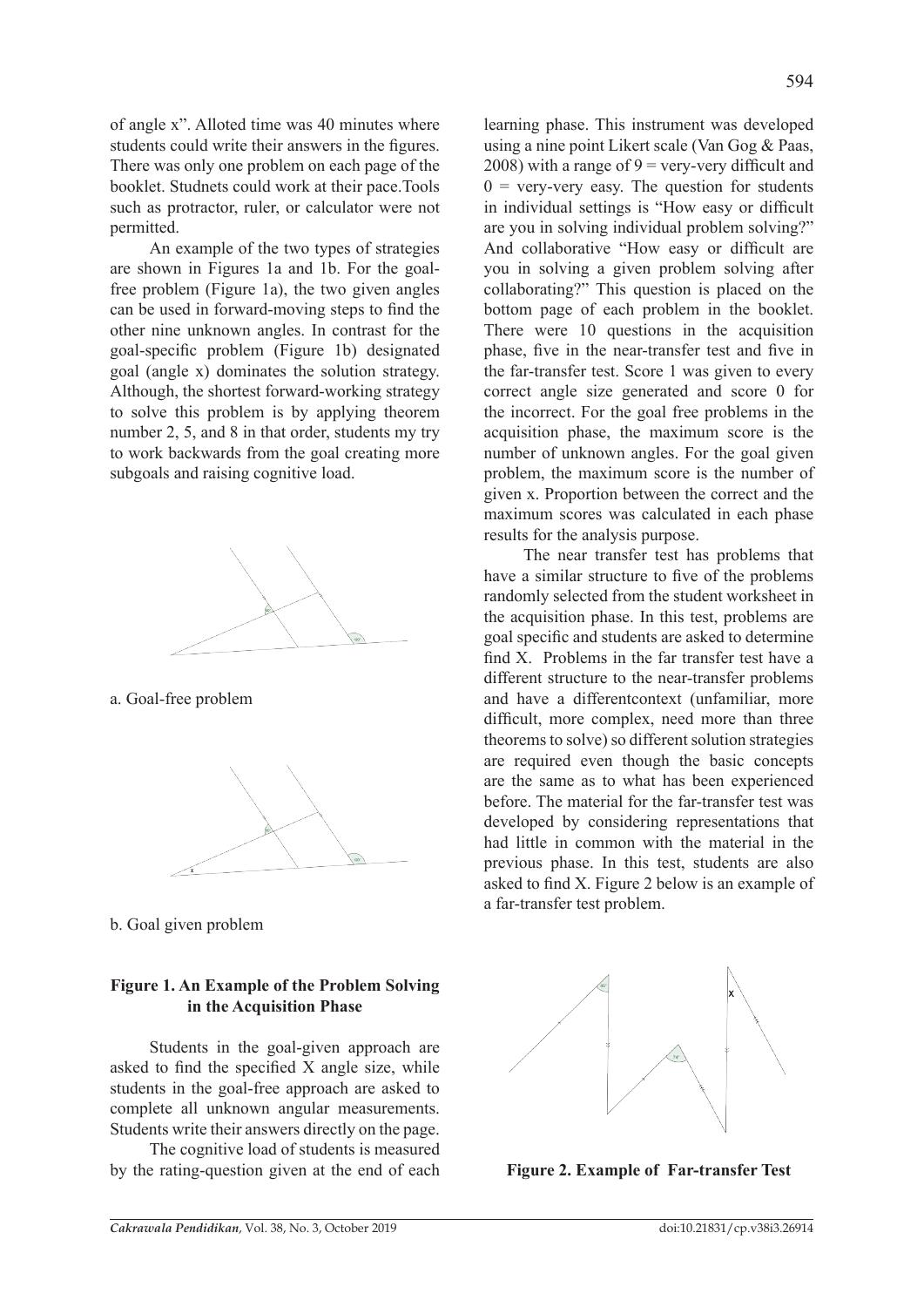The two test instruments were prepared through discussion, consultation, expert judgment, and piloting. Alpha Cronbach score for near transfer (rentention) and far transfer were respectively .859 and .857, indicating a high degree of reliability. In this study, data analysis of transfer ability and cognitive load was carried out in stages applying univariate analysis of variance (ANOVA) to test the main effect of each independent variable and the interaction effect of the two independent variables.

### **RESULT AND DISCUSSION Result**

Students' cognitive load was measured consecutively in each learning phase, namely the Acquisition Phase, Near Transfer Phase, and Far Transfer Phase. The measurements were carried out on groups of students who took the Goal Given (GG) and Goal Free (GF) both in individual settings (IS) and collaborative settings (CS). The measurement results are presented in Table 1.

Mathematical performance was measured on the Near Transfer test and Far Transfer test only (seeTable 3).

### *Data Analisis of Cognitive Load during Acquisition Phase*

A significant main effect of groupings was found,  $F(1, 107) = 11.61$ ,  $MSE = 1.91$ ,  $p = .001$ ,  $\eta_p^2$  = .10, where students working individually experienced heavier cognitive load than those in collaborative groups. A significant main effect of

instructions was also revealed,  $F(1, 107) = 8.16$ ,  $MSE = 1.91$ ,  $p = .005$ ,  $\eta_p^2 = .07$ . This showed that goal-free problems caused higher cognitive load than goal-given problems. However, an interaction effect between groupings and instructions was not found,  $F < 0$ ,  $p > .05$ .



#### **Diagram 1. Cognitive Load during Acquisition Phase**

#### *Data Analisis of Retention in Near-Transfer Test*

A significant main effect of groupings on near-transfer score was not indicated,  $F < 0$ , *p* > .05, indicating that there was no difference between studying individually or in collaborative groups. A significant main effect of instructions was found,  $F(1, 107) = 8.63$ ,  $MSE = 1.64$ ,  $p =$ .004,  $\eta_p^2 = .08$ . This confirmed the hypothesis that goal-free problems facilitated more effective

**Table 2. Average Score of Cognitive Load Based on Instruction and Setting Type** 

|                        | <b>Acquisition Phase</b>              |          | <b>Near Transfer Phase</b>    |                            | <b>Far Transfer Phase</b>   |                            |
|------------------------|---------------------------------------|----------|-------------------------------|----------------------------|-----------------------------|----------------------------|
|                        | <b>Goal-Given Goal-Free</b><br>$N=54$ | $N = 57$ | <b>Goal-Given</b><br>$N = 54$ | <b>Goal-Free</b><br>$N=57$ | <b>Goal-Given</b><br>$N=54$ | <b>Goal-Free</b><br>$N=57$ |
| Individual $(N=50)$    | 4.113                                 | 4.681    | 3.267                         | 3.783                      | 5.042                       | 5.554                      |
| Collaborative $(N=61)$ | 3.027                                 | 3.967    | 2.893                         | 3.526                      | 5 1 3 7                     | 4.574                      |

#### **Table 3. Score of Mathematics Based on Instruction and Setting Type**

|                        | <b>Near Transfer Phase</b>  |                              | <b>Far Transfer Phase</b>   |                            |
|------------------------|-----------------------------|------------------------------|-----------------------------|----------------------------|
|                        | <b>Goal-Given</b><br>$N=54$ | <b>Goal-Free</b><br>$N = 57$ | <b>Goal-Given</b><br>$N=54$ | <b>Goal-Free</b><br>$N=57$ |
| Individual $(N=50)$    | 2.500                       | 3.039                        | 1.750                       | 2.096                      |
| Collaborative $(N=61)$ | 2.217                       | 3.113                        | .150                        | 1 339                      |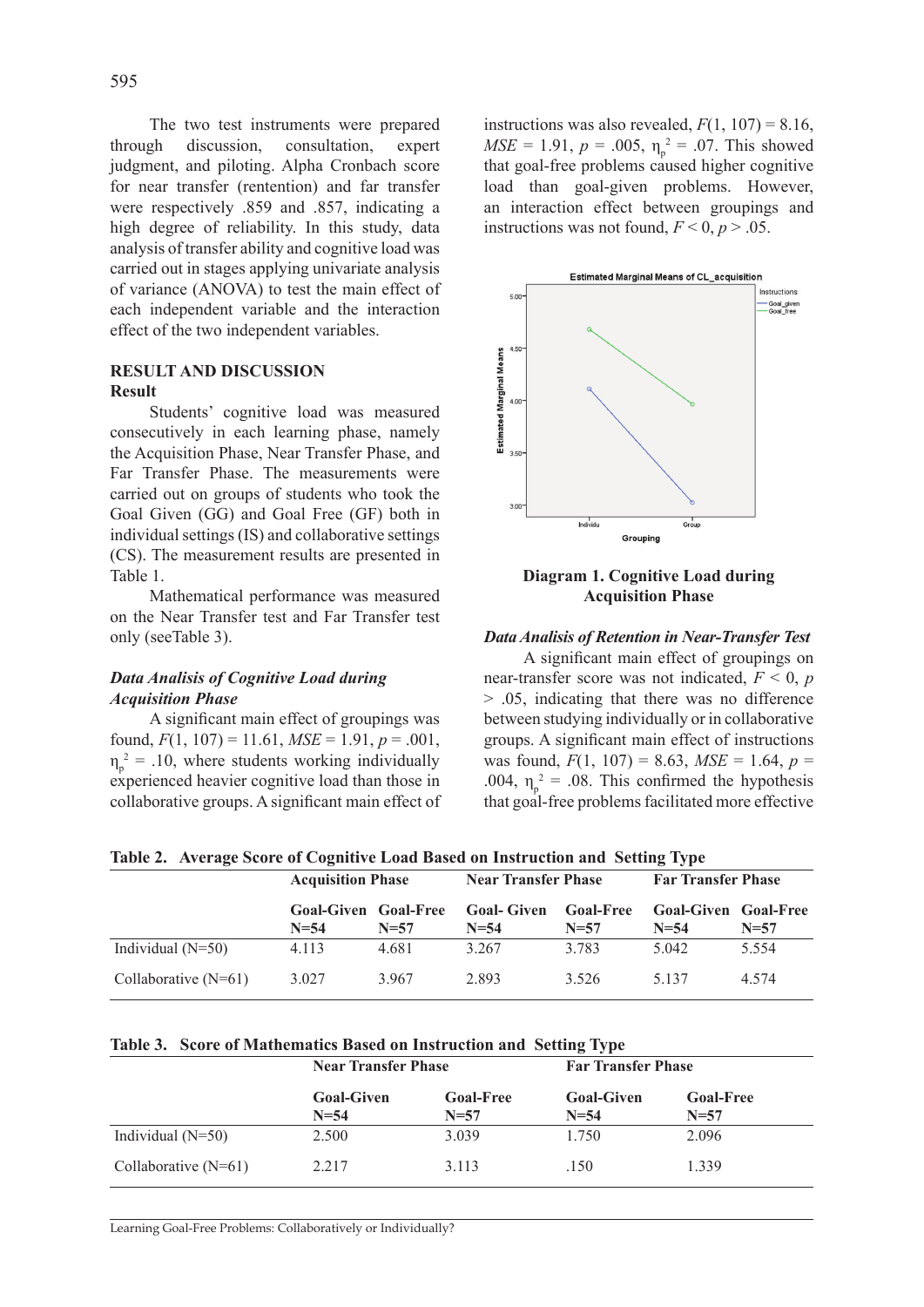learning than goal-specific problems. However, an interaction effect between groupings and instructions was not found,  $F \le 0$ ,  $p > .05$ .



**Diagram 2. Score of Retention Near-Transfer Test**

### *Data Analisis of Cognitive Load during Near-Transfer Test*

Unlike the cognitive load during acquisition phase, no main effect of groupings on cognitive load wasfound,  $F(1, 107) = 1.25$ ,  $p > .05$ , meaning individual students experienced as much cognitive load as those in collaborative groups. A significant main effect of instructions was found,  $F(1, 107)$  =  $4.16, MSE = 2.18, p = .044, \eta_p^2 = .04$ . Interestingly, this result showed that goal-free problems caused higher cognitive load than goal-specific problems during near transfer test. However, an interaction effect between groupings and instructions was not found,  $F < 0, p > .05$ .



**Diagram 3. Cognitive Load of Near-Transfer Test Phase**

#### *Data Analisis of Retention in Far-Transfer Test*

A significant main effect of groupings on far-transfer score was indicated,  $F(1, 107) =$ 26.28,  $MSE = 1.45$ ,  $p < .001$ ,  $\eta_p^2 = .20$ , rejecting the hypothesis since the far-transfer score of individuals was considerably higher than those in collaborative groups. A significant main effect of instructions was also revealed,  $F(1, 107) = 11.14$ ,  $MSE = 1.45$ ,  $p = .001$ ,  $\eta_p^2 = .09$ . This supports the hypothesis that goal-free problems improved learning more than goal-specific problems. A close-to-significant interaction effect between groupings and instructions was found, *F*(1, 107)  $= 3.36, MSE = 1.45, p = .070, \eta_p^2 = .03.$ 



**Diagram 4. Score of Far-Transfer Test**

#### *Data Analisis of Cognitive Load during Far-Transfer Test*

Non-significant main effect of groupings, instructions or the interactions were found for the cognitive load during far-transfer test,  $F =$ 1.72,  $F < 0$ ,  $F = 2.54$  respectivelly with  $p > .05$ for all of these. This indicated that there was no significant difference of cognitive load in either treatment, albeit it seems an extreme gap that the cognitive load of students using goalfree problems in individual and collaborative learning, where the collaborative students experienced the lowest cognitive load.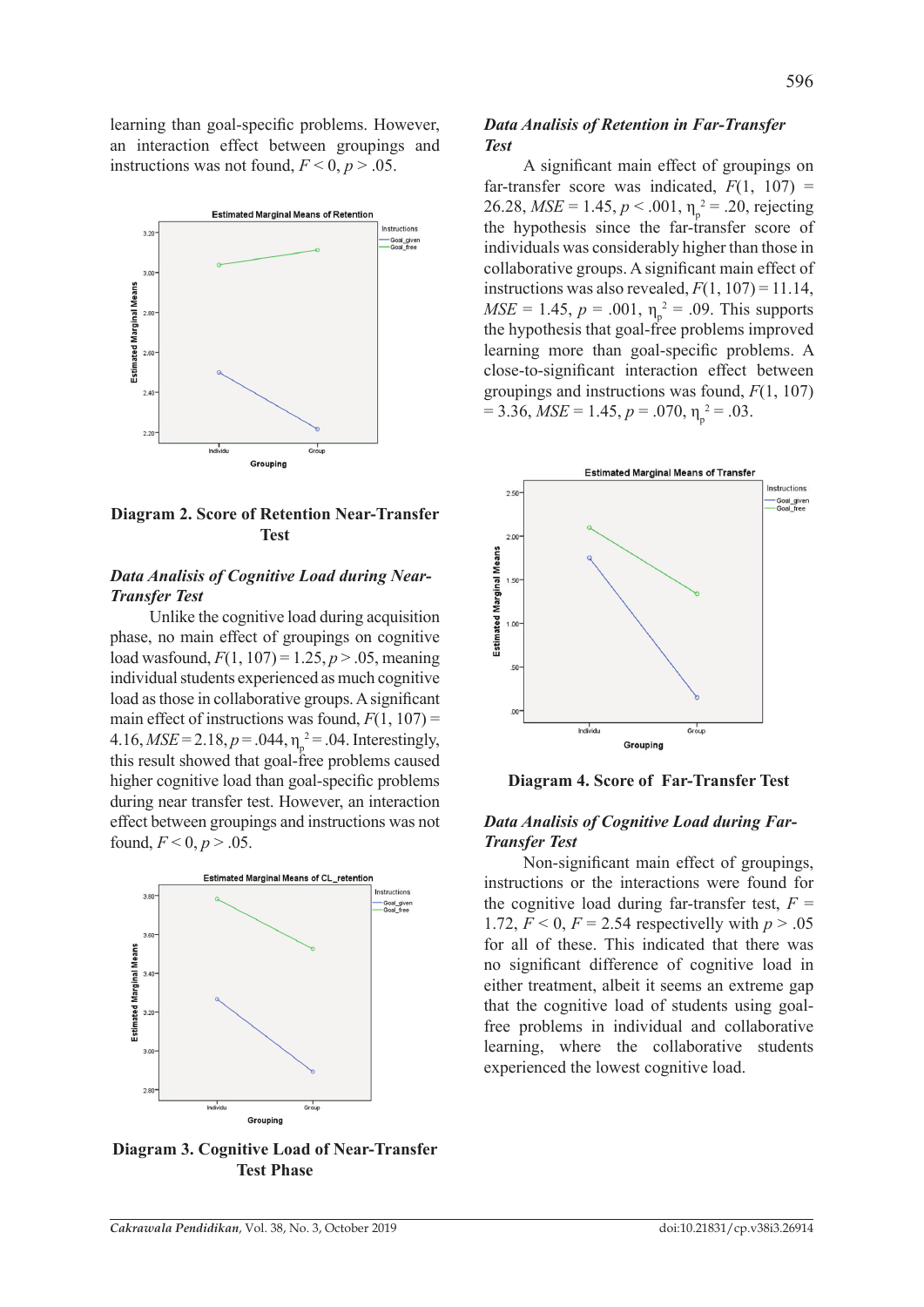

**Diagram 5. Cognitive Load during Far-Transfer Test Phase**

### **Discussion**

The goal-free effects during mathematics collaborative learning were investigated with respect to cognitive load ratings and transfer ability. Two strategies of grouping students were allocated, namely collaborative learning and individual learning; and two approaches of problem based instructions were created using goal-free and goal-given problems. Students were randomly assigned to one of the four experimental groups to follow the acquisition and test instructions. Two independent variables, cognitive load and transfer ability were measured in every phase of the experiment, acquisition phase, near-transfer test and far-transfer test.

Three hypotheses were formulated: (1) **G**oal-free problems facilitate learning better than goal-given problems; (2) Collaborative learning facilitates better than individuals; and (3) Goalfree problems in collaborative learning facilitate better than in individuals. Table 3 summaries the data analysis results.

The findings showed that students who learned by goal-free problems had significantly higher both near-transfer and far-transfer scores than students who learned by goalgiven problems. This result confirmed the first hypothesis and indeed, replicated previous findings by Ayres (1993) and Youssef-Shalala (2014).). Ayres & Sweller (1990) suggested that goal-free problems could enhance learning because it reduces heavy extraneous cognitive load caused by the use of means-ends strategies. In other words, using goal-free problems, students are able to manage their cognitive load and hence, their working memory capacity is focused on knowledge construction and automation (Sweller, et., al., 2011).

The current research measured cognitive load during acquisition and test phases. It was assumed that when cognitive load is low, then learning performance is improved (see Sweller, et. al., 2011; Sweller, 2010; van Gog & Paas, 2008). On the other words, if score on transfer test is high, then students should have experienced lighter cognitive load caused by the instructions, therefore they are able to use their working memory load for knowledge construction and automation as the base of transfer ability. On the contrary, if score on transfer test is low, then students should have experienced heavier cognitive load caused by the instructions, therefore their working memory load is most likely been exceeded by unnecessary processes rather than for knowledge construction. This research have found the opposite results, that student's cognitive load on learning goal-free problems was significantly higher than those on goal-given problems, during acquisition and near-transfer test. Possible reasons are discussed follows.

| <b>Effect for/by</b>        | <b>Groupings</b> | <b>Instructions</b> | <b>Groupings x Instructions</b> |  |
|-----------------------------|------------------|---------------------|---------------------------------|--|
| Transfer ability            |                  |                     |                                 |  |
| Near-transfer               | NS.              | $Sig.*$             | NS.                             |  |
| Far-transfer                | $Sig.*$          | $Sig.*$             | $NS.***$                        |  |
| Cognitive load              |                  |                     |                                 |  |
| Acquisition                 | $Sig.*$          | $Sig.*$             | NS.                             |  |
| Near-transfer               | NS.              | $Sig.**$            | NS.                             |  |
| Far-transfer                | NS.              | NS.                 | NS.                             |  |
| ${}^*p < .001$<br>**p < .05 | ***p = .07       |                     |                                 |  |

**Table 3. Summary of Data Analysis Results**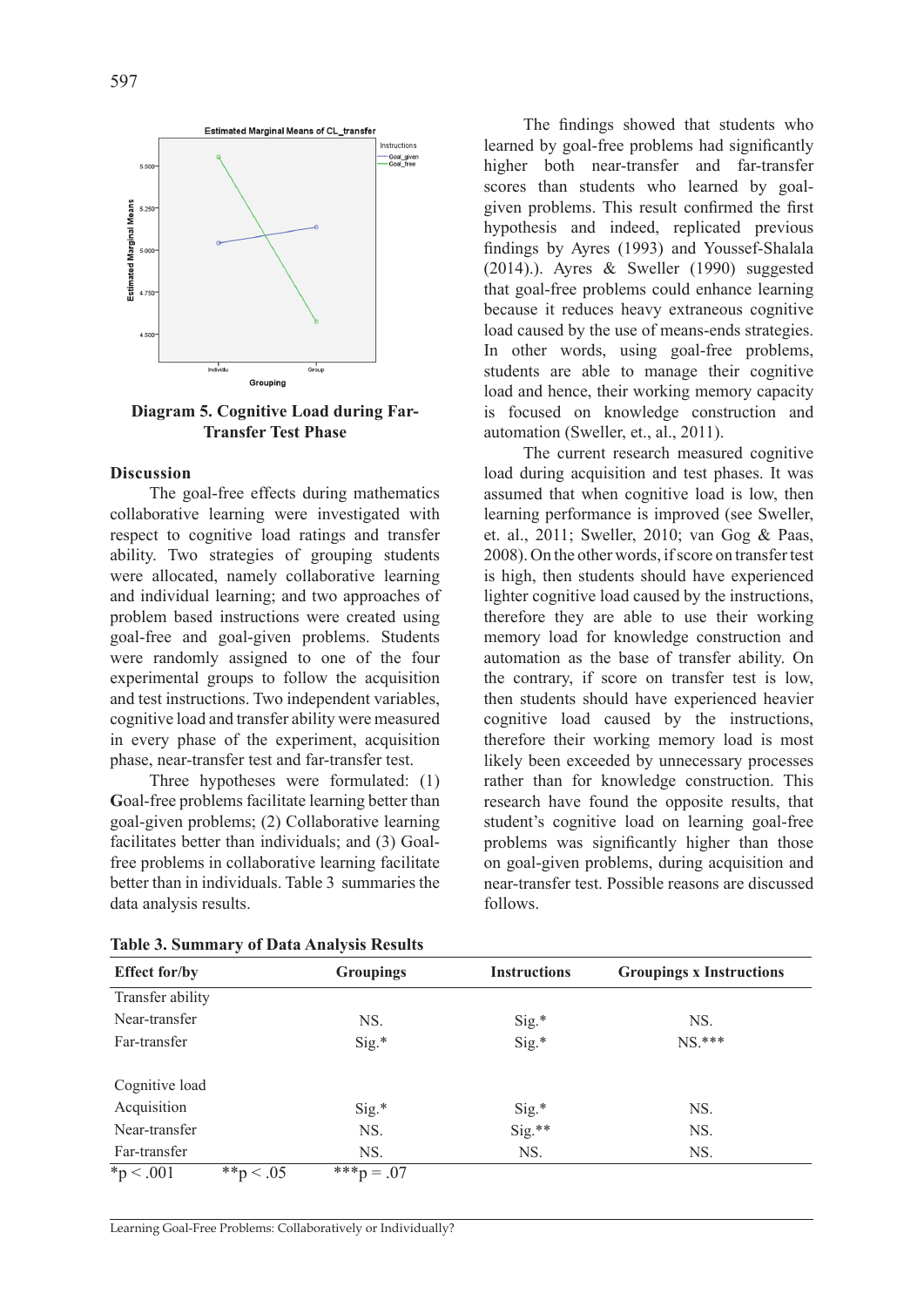It may be said that the context of goal-free problems naturally direct students to process many answers (Ayres & Sweller, 1990). For an example, a goal-free problem used in this experiment has 13 unknown angles and were asked to solve all of these unknown angles. From the given angles, students had to solve the measure of unknown angles step-by-step in forward manners. This means students allocated their cognitive resources for at least the nine geometry theorems, the two given angles, and the 13 unknown angles. As the consequence of this direct instruction, theiy were able to manage their cognitive capacity for learning. On the other hand, students who were given one angle to solve, like in the goal-given problem, might allocate less cognitive resource although they had to create sub-goals to solve the problem using means-ends analysis (Ayres & Sweller, 1990). Nevertheless, with the limited automated prior knowledge, students might not be able to perform alternative sub-goals after failing the first one. Hence, their learning was not successful after transfer test.

In addition to this goal-free effect, a closeto significant interaction effects found on fartransfer tests revealed that goal-free problems could be learned individually or collaboratively. It is likely this result was obtained because of the strong effect of goal-free problems over the counterpart, and though no further empirical evidence of the interaction effect can be shown from the data analysis.

Learning in a collaborative group itself was hypothesised resulting in higher performance during transfer than learning individually. However, the findings suggested rejecting this hypothesis. No significant difference was found for near-transfer test, but in the far transfer test, where individual were outscored collaborative learning. Though during acquisition phase, individuals had significantly heavier cognitive load than those in collaborative groups. Similar results were showed in a worked-example approach (see Retnowati, et. al., 2016). Collaborative will be very useful when applied to complex material because it requires specific abilities (Hesse, Care, Buder, Sassenberg, & Griffin, 2014), specific collaboration attitudes (Johnson & Johnson, 2002), and grouping arrangements (Retnowati, et. al., 2018). It was assumed that the goalfree problems would increase the interaction among students in collaborative learning. As discussions become intense, it was suspected that students learn more from each other by giving help or receiving elaborations (Webb & Mastergeorge, 2003). Particularly, it could be said however, the presentations of others during studying many unknown angle measures might inhibit learning. In addition, there could be other factors associated to motivation that is needed to overcome the high cognitive load (Paas, Tuovinen, van Merrienboer, & Darabi, 2005). There was lack of intervention in this aspect, indeed this was not the focus of the current study. Complementary with the results of cognitive load measures above, learning goalfree problems in collaborative groups caused heavy cognitive load, and hence inefficient for improving transfer ability.

# **CONCLUSION**

The results suggest that the use of goal-free problems in the context of mathematics learning can be superior to the goal-specific problems, in terms of transfer scores. This finding leads to further implementation in the classroom however, more research on each step performance may be needed. The goal-free problems enable students to create several forward moves, however it is yet known how students select the first move and so on. The results of the cognitive load measures also suggest further investigation on the level of cognitive load in each move since it is unanswered yet why students had heavy cognitive load. Such study may inform us why students in goal-free problems experienced higher cognitive load. Moreover, study on instructional designs for collaborative learning is needed to meet our common sense that to work together is better than alone. It may be argued that providing collaborative learners problems that facilitate multiple moves possibly to discuss in the group is not sufficient enough. Undoubtedly, there could be other significant factors influencing the effectiveness of the collaborative learning simultaneously. Nevertheless, this study concludes that goal-free problems may be studied both collaboratively or individually.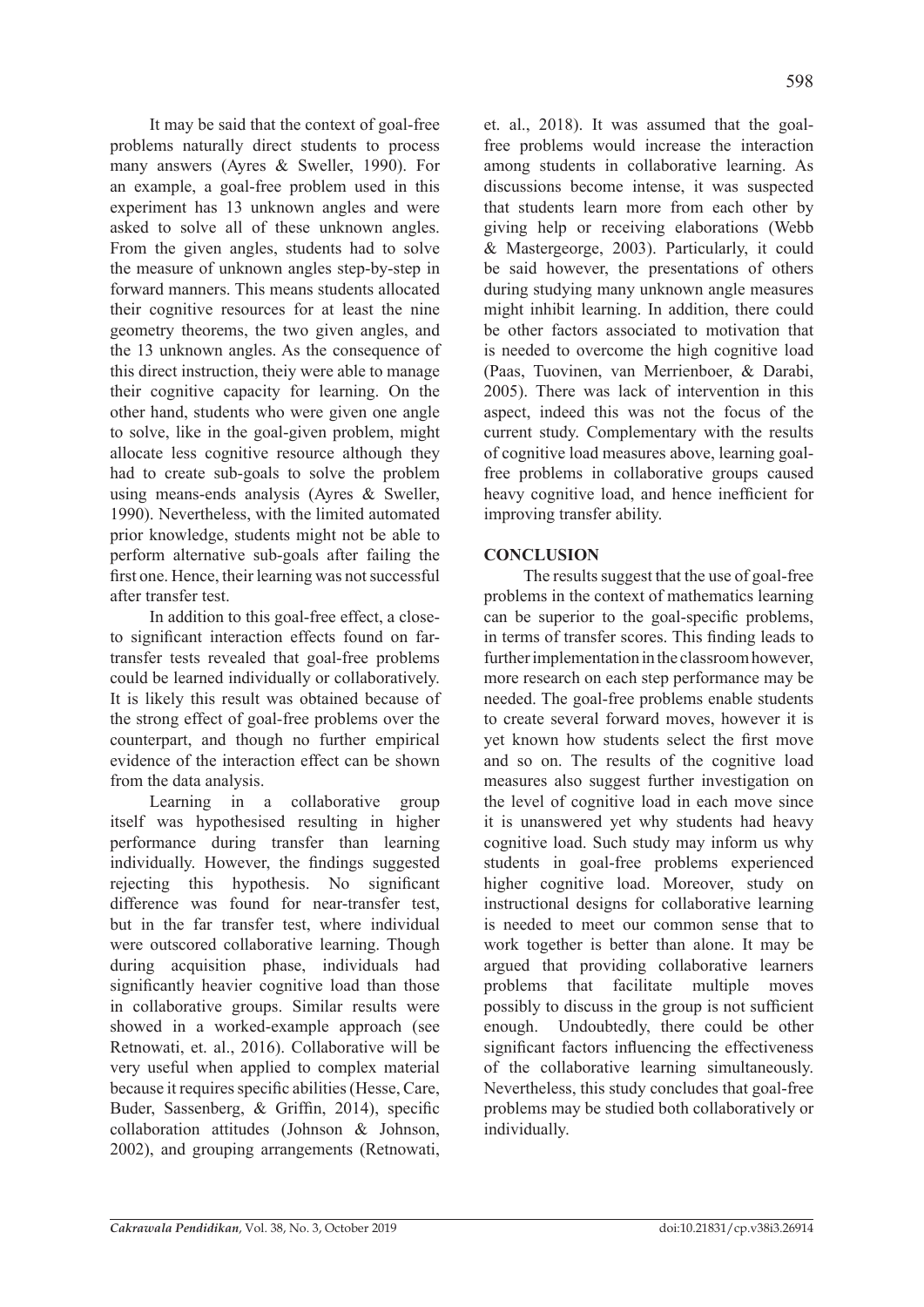### **REFERENCE**

- Ayres, P. (2006). Impact of reducing intrinsic cognitive load on learning in a mathematical domain. *Applied Cognitive Psychology, 20*(3), 287-298. doi:10.1002/ acp.1245.
- Ayres, P. (1993). Why goal-free problems can facilitate learning. *Contemporary Educational Psychology*, *18*(3), 376-381. doi:10.1006/ceps.1993.1027.
- Ayres, P., & Sweller, J. (1990). Locus of difficulty in multistage mathematics problems. *American Journal of Psychology, 103*(2), 167-193. doi:10.2307/1423141.
- Bhowmick, S., Chandra, A., Harper, J. S., & Sweetin, V. (2015). Collaborative learning using a project across multiple business courses: A cognitive load and knowledge convergence approach. *Decision Sciences Journal of Innovative Education, 13*(2), 197-219. doi:10.1111/dsji.12060
- Cooper, G., & Sweller, J. (1987). Effects of schema acquisition and rule automation on mathematical problem-solving transfer. *Journal of Educational Psychology, 79*(4), 347- 362. doi:10.1037/0022-0663.79.4.347.
- Cowan, N. (2000). The magical number 4 in short-termmemory: A reconsideration of mental storage capacity. *Behavioral and Brain Sciences*, *24*(1), 87–185. doi: 10.1017/s0140525x01003922.
- Daniels, H. (2001). *Vygotsky and pedagogy*. London and New York: Routledge Falmer.
- Hesse, F., Care, E., Buder, J., Sassenberg, K., & Griffin, P. (2014). A framework for teachable collaborative problem solving skills*.* In P. Griffin & E. Care (Eds.), *Assessment and teaching of 21st century skills* (pp. 37-56). Dordrecht: Springer Science+Business Media*.*  doi:10.1007/978-94-017-9395-7\_2.
- Hung, W. (2013). Team-based complex problem solving: A collective cognition

perspective. *Educational Technology Research and Development, 61*(3), 365- 384. doi:10.1007/s11423-013-9296-3.

- Johnson, D. W., & Johnson, R. T. (2002). Learning together and alone: Overview and meta-analysis. *Asia Pacific Journal of Education, 22*(1), 95-105. doi:10.1080/0218879020220110
- Kirschner, P. A., Sweller, J., & Clark, R. E. (2006). Why minimal guidance during instruction does not work: An analysis of the failure of constructivist, discovery, problem-based, experiential, and inquiry-based teaching. *Educational Psychologist, 41*(2), 75-86. doi:10.1207/s15326985ep4102\_1.
- Mayer, R. (1999). *The promise of educational psychology: Teaching for meaningful learning* (Vol. 2). USA: Merill - Prentice Hall.
- Miller, G. A. (1956). The magical number seven, plus or minus two: Some limits on our capacity for processing information. *Psychological Review*, *63*(2), 81–97. doi:10.1037/h0043158
- Paas, F., Renkl, A., & Sweller, J. (2004). Cognitive load theory: Instructional implications of the interaction between information structures and cognitive architecture. *Instructional Science, 32*(1-2), 1-8. doi:10.1023/B:TRUC. 0000021806. 17516.d0.
- Paas, F., Tuovinen, J. E., van Merrienboer, J., & Darabi, A. (2005). A motivational perspective on the relation between mental effort and permormance: Optimizing learner involvement in instruction. *Educational Tecnology, Research and Development, 53*(3), 25-35. doi:10.1007/ BF02504795.
- Retnowati, E. (2009). Toward the improvement of group learning using goal-free problems. *Proceedings International Seminar on Education: Responding to Global Education Challenges*, 248-261.